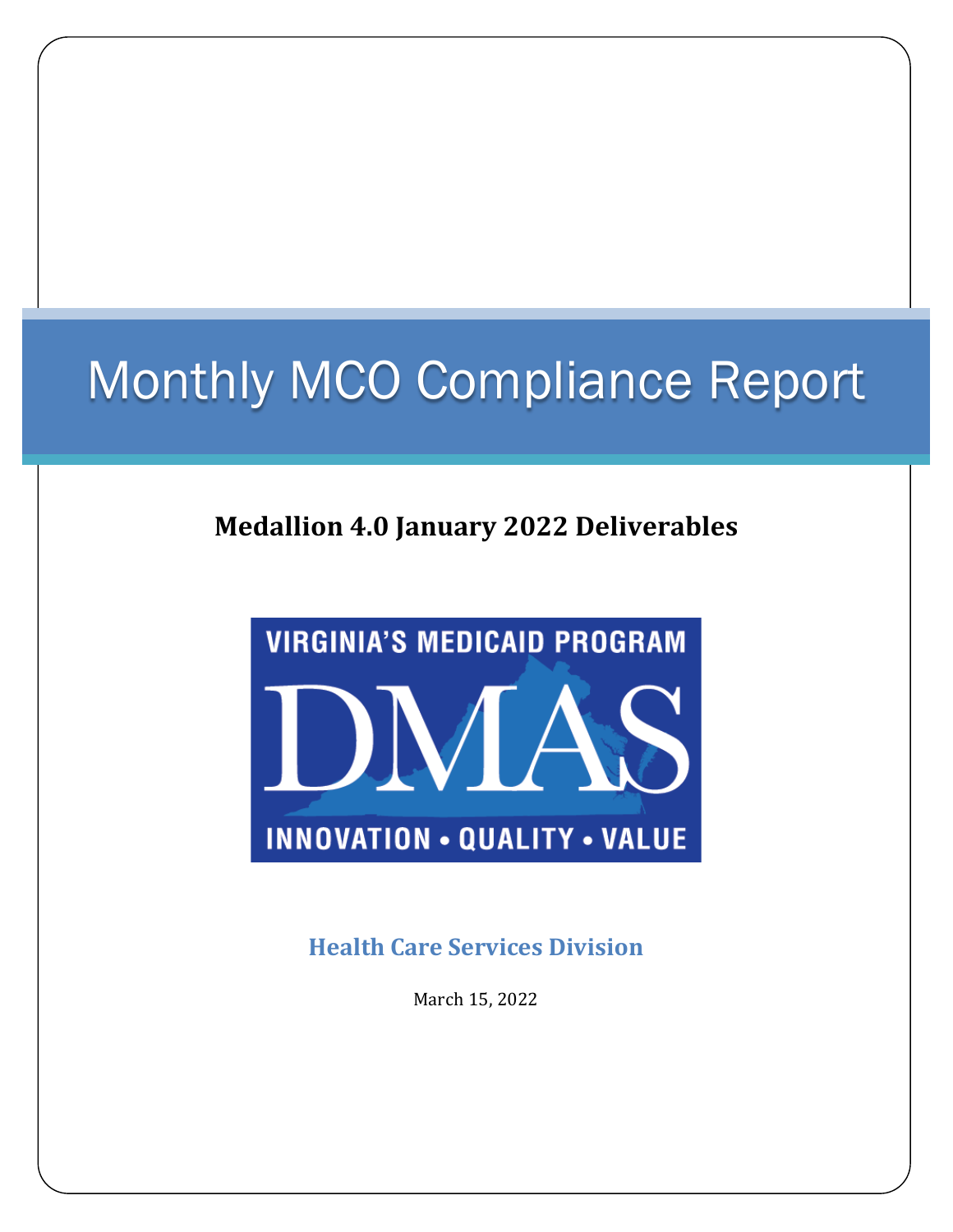### **Monthly MCO Compliance Report**

### **Medallion 4.0 January 2022 Deliverables**

### **Contents**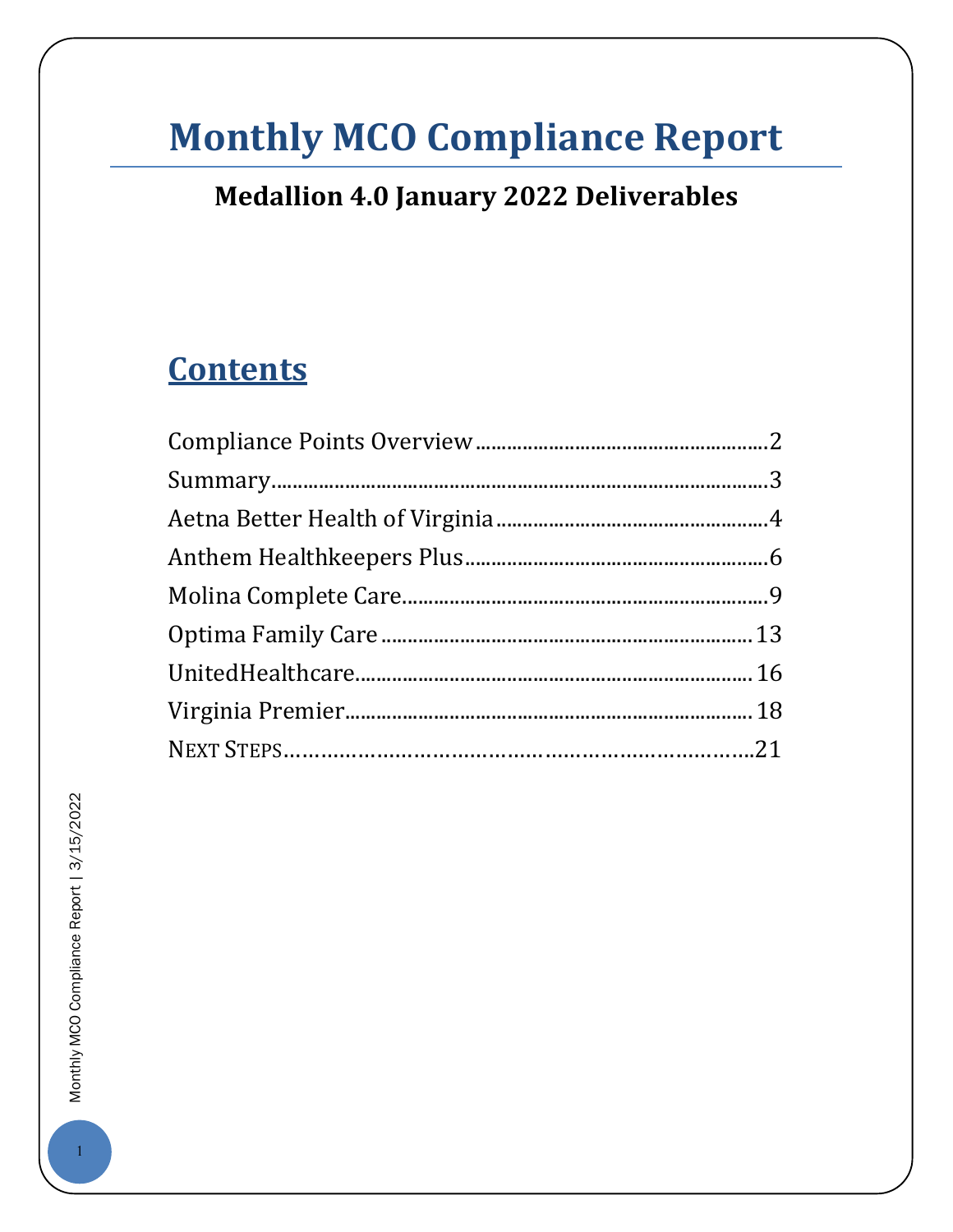## **Compliance Points Overview**

<span id="page-2-0"></span>

| <b>MCO</b>        | <b>Prior</b><br><b>Month</b><br><b>Point</b><br><b>Balance</b> | Point(s)<br><b>Incurred</b><br>for Current<br>Month* | Point(s)<br><b>Expiring</b><br>from<br><b>January</b><br>2021 | <b>Final</b><br><b>Point</b><br>Balance* | <b>Area of Violation:</b><br><b>Finding or Concern</b>                                                                                                                                                     |
|-------------------|----------------------------------------------------------------|------------------------------------------------------|---------------------------------------------------------------|------------------------------------------|------------------------------------------------------------------------------------------------------------------------------------------------------------------------------------------------------------|
| <b>Aetna</b>      | 1.0                                                            | 5                                                    | $\boldsymbol{0}$                                              | 6.0                                      | <b>FINDINGS</b><br><b>MCO CLAIMS</b><br><b>CONCERNS</b><br><b>NEWBORN ID</b>                                                                                                                               |
| <b>Anthem</b>     | 14.0                                                           | $\mathbf{1}$                                         | 6                                                             | 9.0                                      | <b>FINDINGS</b><br><b>APPEALS &amp; GRIEVANCES</b><br><b>CONCERNS</b><br><b>DATA SUBMISSION ERRORS</b><br><b>CMHRS SA</b><br><b>PHARMACY PA</b>                                                            |
| <b>Molina</b>     | 10.0                                                           | 7                                                    | $\mathbf{0}$                                                  | 17.0                                     | <b>FINDINGS</b><br>PROVIDER CALL CENTER STATS<br><b>MEMBER CALL CENTER STATS</b><br><b>MEMBER COMMUNICATION</b><br><b>CONCERNS</b><br><b>NEWBORN ID</b><br><b>DATA SUBMISSION ERROR</b><br><b>CMHRS SA</b> |
| <b>Optima</b>     | 7.0                                                            | $\bf{0}$                                             | $\mathbf{1}$                                                  | 6.0                                      | <b>FINDINGS</b><br><b>NONE</b><br><b>CONCERNS</b><br><b>NEWBORN ID</b><br><b>DATA SUBMISSION ERRORS</b><br><b>CMHRS SA</b><br>PHARMACY PA                                                                  |
| <b>United</b>     | 7.0                                                            | $\mathbf{1}$                                         | $\mathbf{0}$                                                  | 8.0                                      | <b>FINDINGS</b><br><b>APPEALS &amp; GRIEVANCES</b><br><b>CONCERNS</b><br><b>DATA SUBMISSION ERRORS</b><br><b>EI CLAIMS</b>                                                                                 |
| <b>VA Premier</b> | 21                                                             | $\bf{0}$                                             | $\overline{2}$                                                | 19                                       | <b>FINDINGS</b><br><b>NONE</b><br><b>CONCERNS</b><br><b>DATA SUBMISSION ERRORS</b><br><b>EI CLAIMS</b>                                                                                                     |

*\*All listed point infractions are pending until the expiration of the 15-day comment period.* Notes:

**-Findings-** Area(s) of violation; point(s) issued.

**-Concerns-** Area(s) of concern that could lead to potential findings; **no** points issued.

-**Expired Points-** Compliance points expire 365 days after issuance. Thus, all points issued in January 2021 (Issue date: 2/15/2021) expire on 2/15/2022 and are subtracted from the final point balance.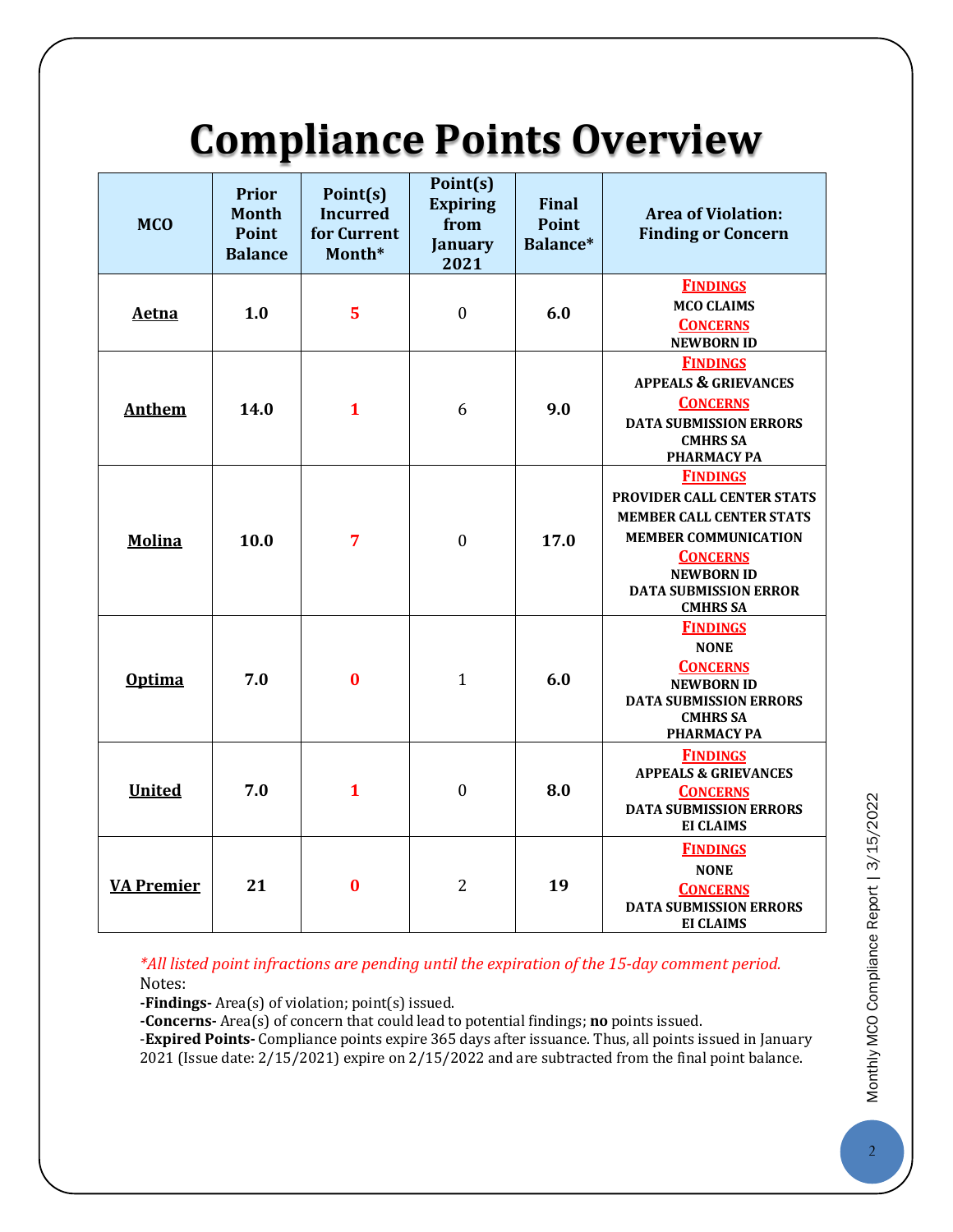### **Summary**

<span id="page-3-0"></span>The **Compliance Review Committee (CRC)** met on March 1, 2022 to review deliverables measuring performance for January 2022 as well as other reported program issues. The CRC consists of five managers and supervisors from the Health Care Services division who vote on what, if any, compliance enforcement actions to take in response to identified issues of potential noncompliance.

The CRC voted to issue Warning Letters with associated compliance points and financial penalties as well as Non-Compliance Organizations (MCOs) for failure to meet contractual requirements or thresholds.

<span id="page-3-1"></span>Each MCO's compliance findings and concerns are further detailed below. Data related to the Health Care Services Division's compliance activities are also included. The Department communicated the findings of its review of December's compliance issues in letters and emails issued to the MCOs on March 4, 2022.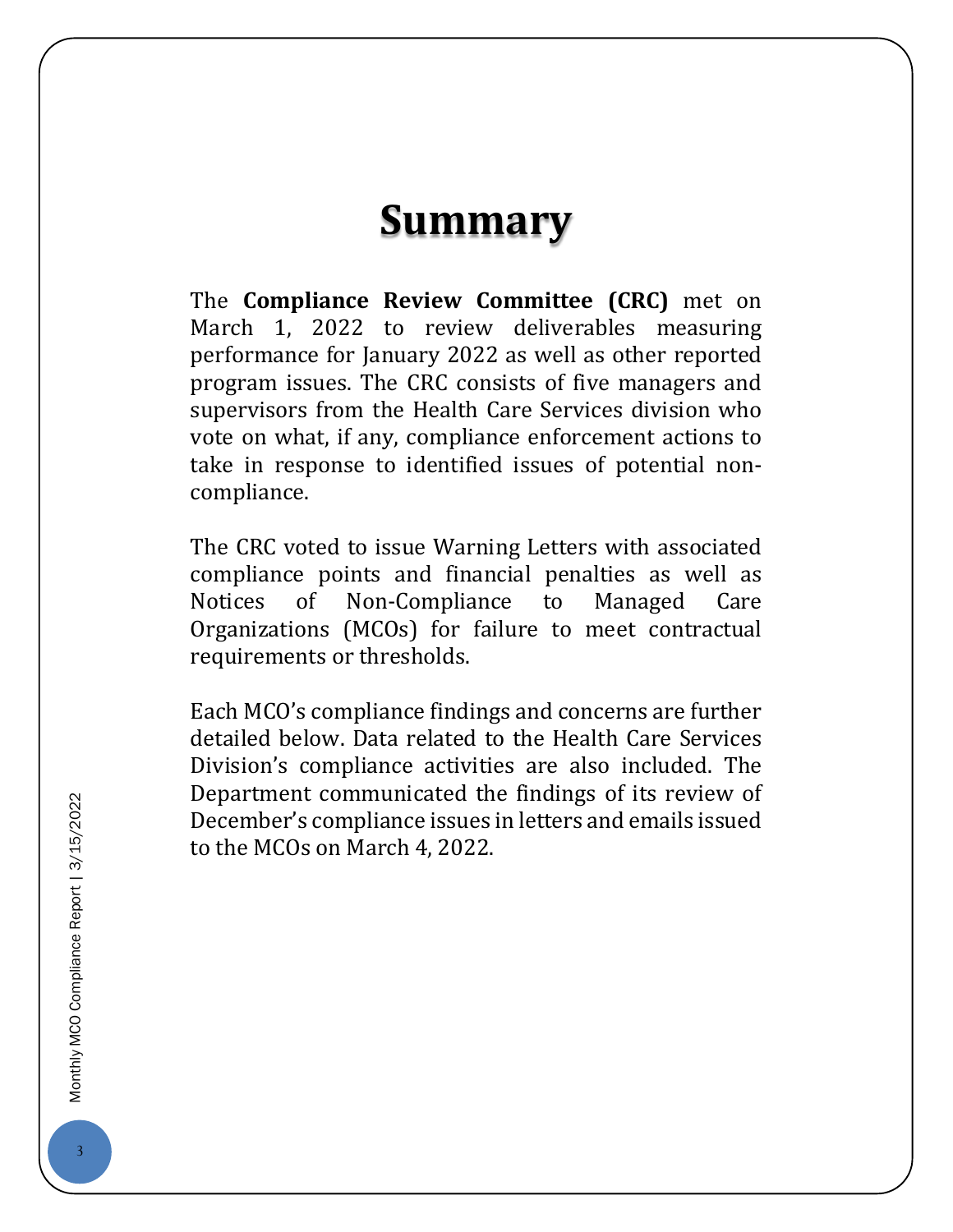### **Aetna Better Health of Virginia**

#### **Findings:**

 **Contract Adherence:** Aetna Better Health of Virginia reported failing to timely pay one (1) clean claim within 365 days on the December 2021 MCO Claims report and 19 clean claims within 365 days on the January 2022 MCO Claims report. A total of 62 claims were identified as processed untimely in Aetna's Claims Detail Report.

On January 26, 2022, the Department requested additional documentation relating to Aetna's MCO Claims Report submission for December 2021. Aetna provided the requested information detailing the impacted claim and selfidentified 62 additional claims that were also not adjudicated within 365 days of claim receipt. On January 31, 2022, Aetna provided the detailed information concerning 62 additional claims, as well as the root cause analysis on claims adjudication delays. A mapping issue was identified as it related to the pend codes on the Pending Report. In the February 2022 MCO Claims Report submission, Aetna reported that 19 claims were not processed within 365 days of receipt. The Department requested to identify which 19 claims were part of the 62 claims that were reported on January 31, 2022, and to provide the claim payment or denial dates. Upon the review, the Department confirmed that all identified claims were adjudicated untimely.

According to Section 10.1.E.b of the Medallion 4 Contract, failures to comply with the Contract that represent "a threat to the integrity of the program" or that "infringe on the rights of a member or potential enrollee" should receive five points.

The Compliance Team recommended that in response to the issue identified above, Aetna be issued a **Warning Letter and five (5) compliance points** with no financial penalty, MIP, or CAP. The CRC agreed with the Compliance Team's recommendation, and voted to issue a **Warning Letter and five (5) compliance points** with no financial penalty, MIP, or CAP in response to this issue. **(CES # 4623)**

#### **Concerns:**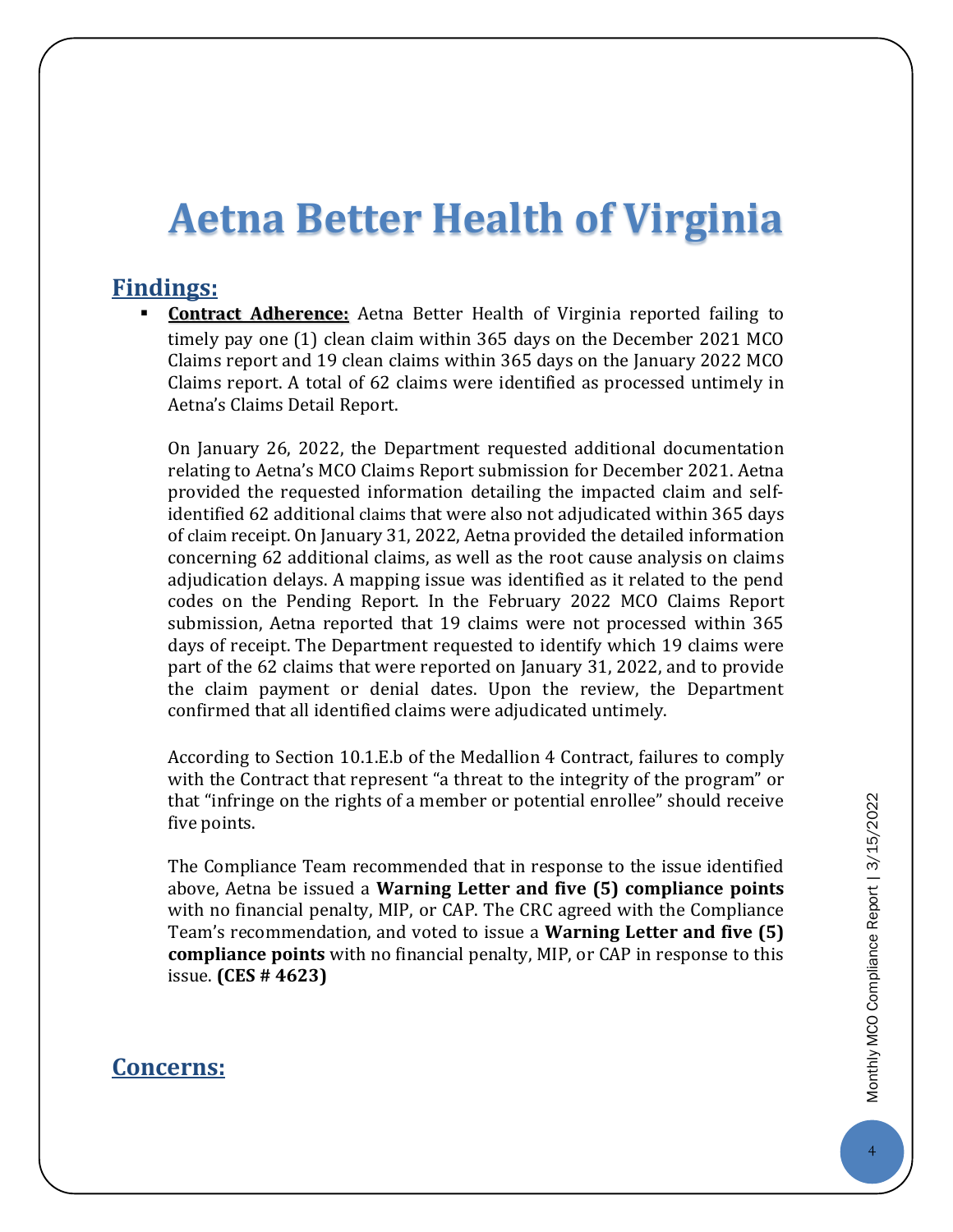**Contract Adherence:** Aetna failed to report 100% of the Newborn Medicaid or FAMIS IDs within 60 days of birth. Aetna reported 257 out of 259 (99.2%). Section 6.4.A of the Medallion 4.0 contract requires the Contractor must ensure that the newborn has a Medicaid or FAMIS ID number before sixty (60) days. Thus, Aetna violated the terms of the Medallion 4.0 contract in the area addressed above.

The Compliance Team recommended that in response to the issue identified above, Aetna be issued a **Notice of Non-Compliance (NONC)** without any associated compliance points, financial sanctions, or corrective actions. The CRC agreed with the Compliance Team's recommendation, and voted to issue a **Notice of Non-Compliance (NONC)** without associated compliance points or financial sanctions in response to this issue. **(CES # 4675)**

#### **MIP/CAP Update:**

No updates

#### **Appeal Decision:**

No appeals

#### **Expiring Points:**

• No points

#### **Financial Sanctions Update:**

No outstanding sanctions at this time.

#### **Summary:**

 For deliverables measuring performance for January 2022, Aetna showed a moderate level of compliance. Aetna timely submitted all 23 required monthly reporting deliverables. Two contract deliverables failed to meet contract adherence requirements for timely processing of MCO Claims and submission of Newborn IDs within 60 days of birth (as addressed above in **CES # 4623 & 4675)**. In summation, Aetna complied with most applicable regulatory and contractual requirements.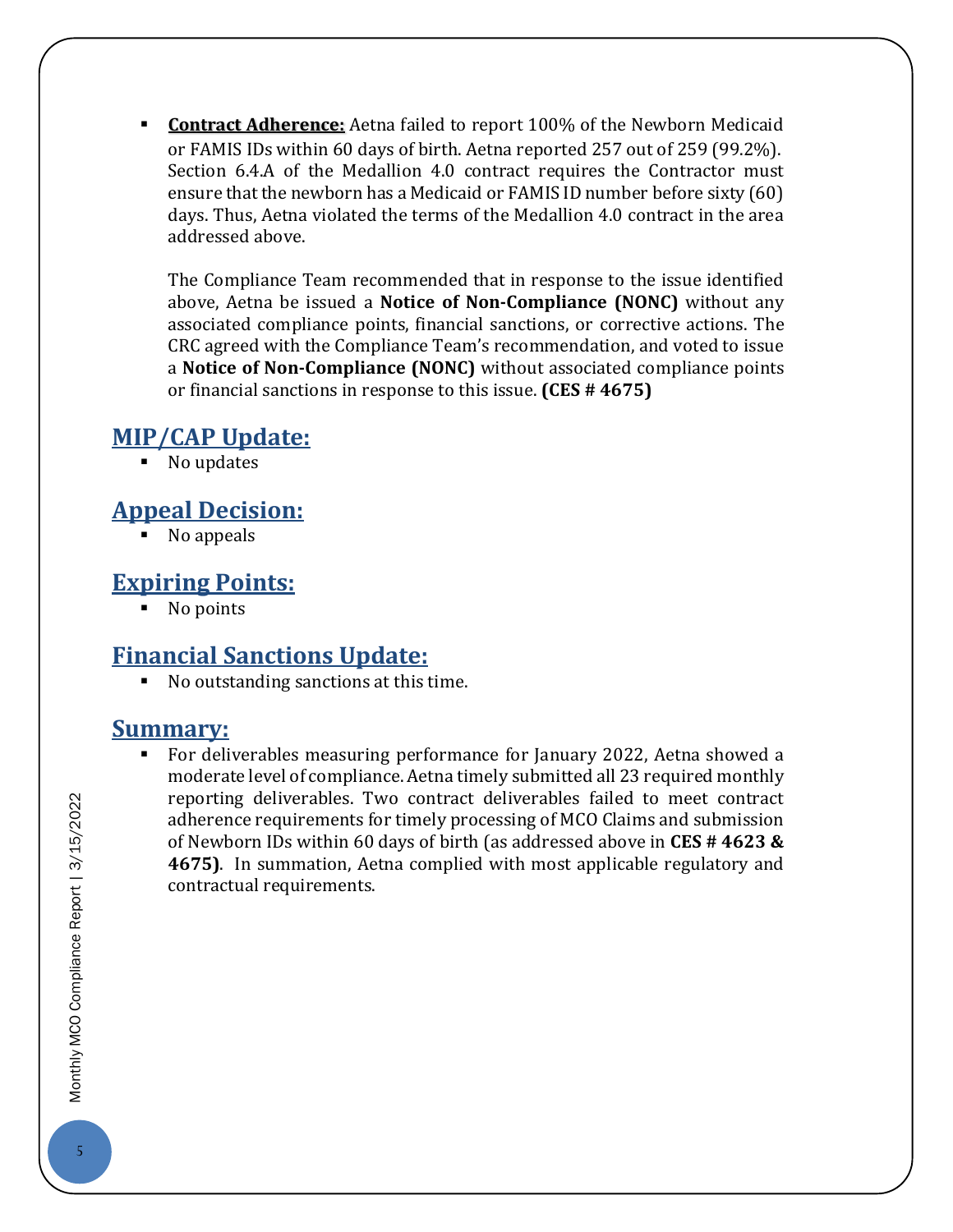### <span id="page-6-0"></span>**Anthem HealthKeepers Plus**

#### **Findings:**

 **Contract Adherence:** Anthem HealthKeepers Plus failed to resolve two (2) internal member appeals within 30 days. Anthem processed these appeals in 31 days.

Section 12.3 of the Medallion 4.0 contract states the Contractor shall process, resolve, and provide notice to each appeal as expeditiously as the Member's health condition requires and shall not exceed 30 calendar days from the initial date of receipt of the appeal.

According to Section 10.1.E.a of the Medallion 4.0 contract, a failure to comply with the contract that "represents a threat to [the] smooth and efficient operation" of the Medallion 4.0 program is subject to a one (1) point penalty.

The Compliance Team recommended that in response to the issue identified above, Anthem be issued a **Warning Letter and one (1) compliance point** with no financial penalty, MIP, or CAP**.** The CRC agreed with the Compliance Team's recommendation, and voted to issue a **Warning Letter and one (1) compliance point** with no financial penalty, MIP, or CAP in response to this issue. **(CES # 4773)**

#### **Concerns:**

 **Data Submission Error:** DMAS timely received the Quarter 4 2021 submission of the Provider File – MCO Network deliverable from Anthem. The Network Requirements Submission Manual (NSRM) was updated on November 15, 2021 to include new fields created to track CMHRS providers. These new fields are titled, CMHRS provider and CMHRS Procedure Code. The Department notified the Health Plans of this change to the NSRM on November 15, 2021 via email. Upon review, Anthem's submission failed to report the required data.

The Compliance Team recommended that in response to the issue identified above, Anthem be issued a **Notice of Non-Compliance (NONC)** without any associated compliance points, financial sanctions, or corrective actions. The CRC agreed with the Compliance Team's recommendation, and voted to issue a **Notice of Non-Compliance (NONC)** without associated compliance points or financial sanctions in response to this issue. **(CES # 4735)**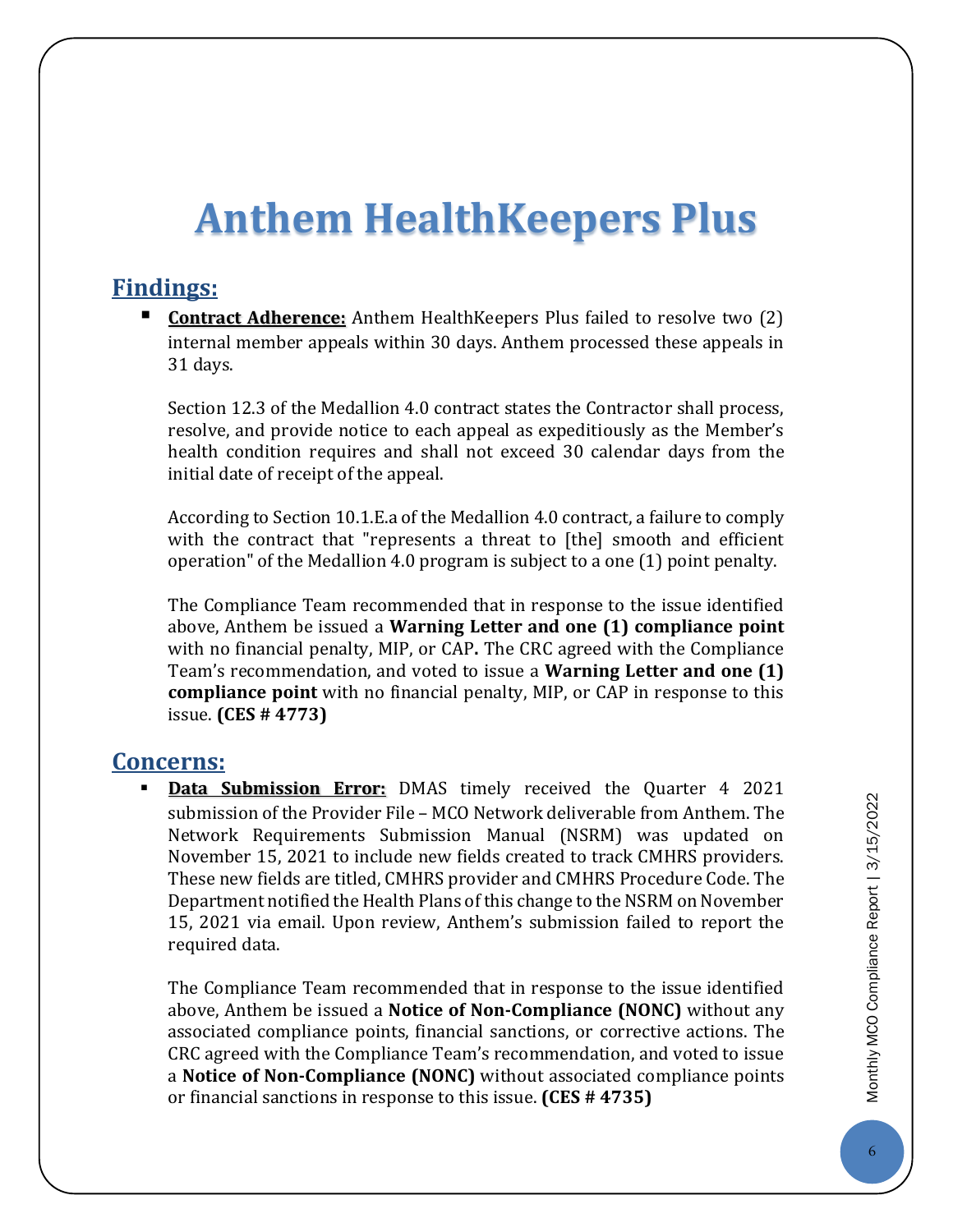**Data Submission Error:** DMAS timely received the Quarter 4 2021 submission of the Providers Failing Accreditation/Credentialing & Terminations deliverable from Anthem. In accordance with the 2021 Virginia Acts of Assembly, Chapter 552, and effective July 1, 2021, the contractor must report to the Department on a quarterly basis on the termination of MHS (CMHRS and Behavioral Therapy Providers) providers. DMAS notified the Health Plans of the changes to the deliverable on July 15, 2021. Upon review, Anthem's submission failed to report the total number of in-network CMHRS & Behavioral Therapy providers.

The Compliance Team recommended that in response to the issue identified above, Anthem be issued a **Notice of Non-Compliance (NONC)** without any associated compliance points, financial sanctions, or corrective actions. The CRC agreed with the Compliance Team's recommendation, and voted to issue a **Notice of Non-Compliance (NONC)** without associated compliance points or financial sanctions in response to this issue. **(CES # 4733)**

 **Contract Adherence:** Anthem timely provided the Community Mental Health Rehabilitation Services (CMHRS) Service Authorizations. Per the January 2022 data, there were two (2) CMHRS standard service authorization requests that did not require supplemental information and were not processed within 14 days. The max processing time for these untimely processed requests was 48 days. Anthem's overall timeliness for processing CMHRS Service Authorization requests for the month of January was 99.69%.

The Compliance Team recommended that in response to the issue identified above, Anthem be issued a **Notice of Non-Compliance (NONC)** without any associated compliance points, financial sanctions, or corrective actions. The CRC agreed with the Compliance Team's recommendation, and voted to issue a **Notice of Non-Compliance (NONC)** without associated compliance points or financial sanctions in response to this issue. **(CES #4693)**

 **Contract Adherence:** Anthem failed to timely process Pharmacy Prior Authorization requests. Per January 2022 data, there was one (1) Pharmacy Prior Authorization Request processed past 24 hours. This request was processed in 57 hours. The overall timeliness of Pharmacy Prior Authorizations processing was 99.99%.

Section 8.7.N of the Medallion 4.0 contract requires the MCOs to provide a response by telephone or other telecommunication within 24 hours of a service authorization request. If the Contractor denies a request for service authorization, the Contractor must issue a Notice of Action within twenty-four (24) hours of the denial to the prescriber and the member. Thus, Anthem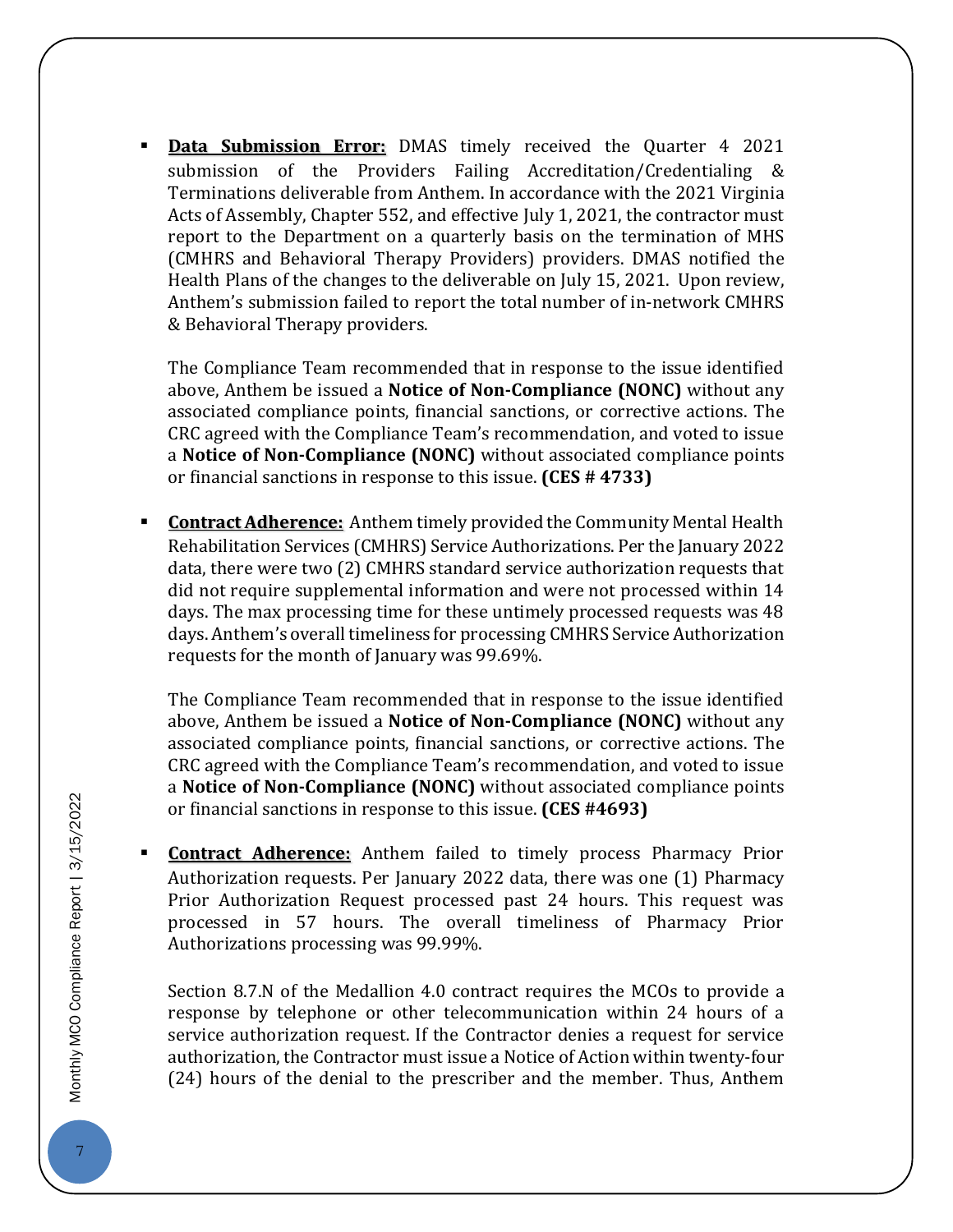violated the terms of the Medallion 4.0 contract in the deliverable submission addressed above.

The Compliance Team recommended that in response to the issue identified above, Anthem be issued a **Notice of Non-Compliance (NONC)** without any associated compliance points, financial sanctions, or corrective actions. The CRC agreed with the Compliance Team's recommendation, and voted to issue a **Notice of Non-Compliance (NONC)** without any associated compliance points, financial sanctions, or corrective actions. **(CES # 4653)**

#### **MIP/CAP Update:**

• No updates

#### **Appeal Decision:**

• No appeals

#### **Expiring Points:**

- **Case # 3733**: January 2021 Appeals & Grievances Issue. 1 point was removed from Anthem's total by closing **CES # 3733**.
- **Case # 3699**: January 2021 MCO Claims Issue. 5 points were removed from Anthem's total by closing **CES # 3699**.

#### **Financial Sanctions Update:**

No outstanding sanctions at this time.

#### **Summary:**

 For deliverables measuring performance for January 2022, Anthem showed a moderate level of compliance. Anthem timely submitted all 23 required monthly reporting deliverables. Three contract deliverables failed to meet contract adherence requirements for timely processing of internal member appeals, Pharmacy Prior Authorizations, and CMHRS Service Authorizations (as addressed above in **CES # 4773, 4653, & 4693)**. Two quarterly deliverables included data submission errors (as addressed above in **CES # 4735 & 4733**). In summation, Anthem complied with most applicable regulatory and contractual requirements.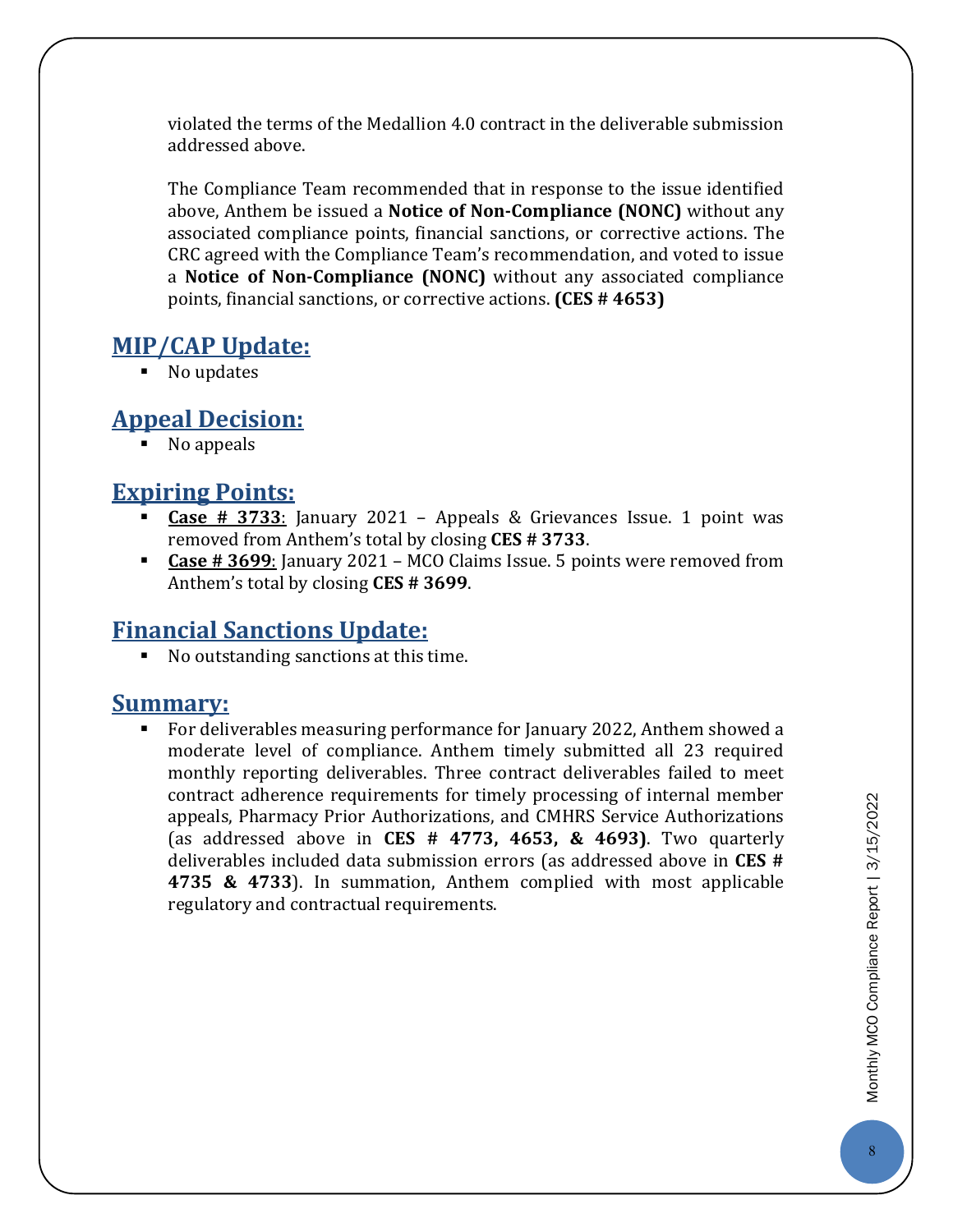## **Molina Complete Care**

#### <span id="page-9-0"></span>**Findings:**

 **Call Center Statistics:** DMAS timely received the January 2022 MCO Provider Call Center Statistics report from Molina Complete Care. Upon review, the Compliance Unit discovered that the report indicated that Molina did not meet the required contract thresholds for call center statistics (did not answer 95% of incoming provider calls). Molina answered 80.46% of incoming provider calls in the month of January 2022.

Section 5.9 of the Medallion 4.0 contract requires that the MCOs Provider call abandonment rates shall average less than five percent (5%) each month. Molina failed to answer at least 95% of the incoming provider calls as required to be in compliance with the Medallion 4.0 contract.

According to Section 10.1.E.a of the Medallion 4.0 contract, a failure to comply with the contract that "represents a threat to [the] smooth and efficient operation" of the Medallion 4.0 program is subject to a one point penalty.

The Compliance Team recommended that in response to the issue identified above, Molina be issued a **Warning Letter one (1) compliance point, a \$5,000 financial penalty, and a CAP.** The CRC agreed with the Compliance Team's recommendation, and voted to issue a **Warning Letter, one (1) compliance point, a \$5,000 financial penalty, and a CAP** in response to this issue. **(CES # 4674)**

 **Call Center Statistics:** DMAS timely received the January 2022 MCO Member Call Center Statistics report from Molina. Upon review, the Compliance Unit discovered that the report indicated that Molina did not meet the required contract thresholds for call center statistics (did not answer 95% of incoming member calls). Molina answered 85.29% of incoming member calls in the month of January 2022.

Per Section 7.15.C.b of the Medallion 4.0 contract, in order to be compliant, Molina was required to answer at least 95% of incoming member calls. Molina failed to answer enough incoming member calls to be in compliance.

According to Section 10.1.E.b of the Medallion 4.0 contract, failures to comply with the contract that represent "a threat to the integrity of the program" or that "impair a member's or potential enrollee's ability to obtain correct information regarding services" are subject to a five point penalty.

The Compliance Team recommended that in response to the issue identified above, Molina be issued a **Warning Letter, five (5) compliance points, a**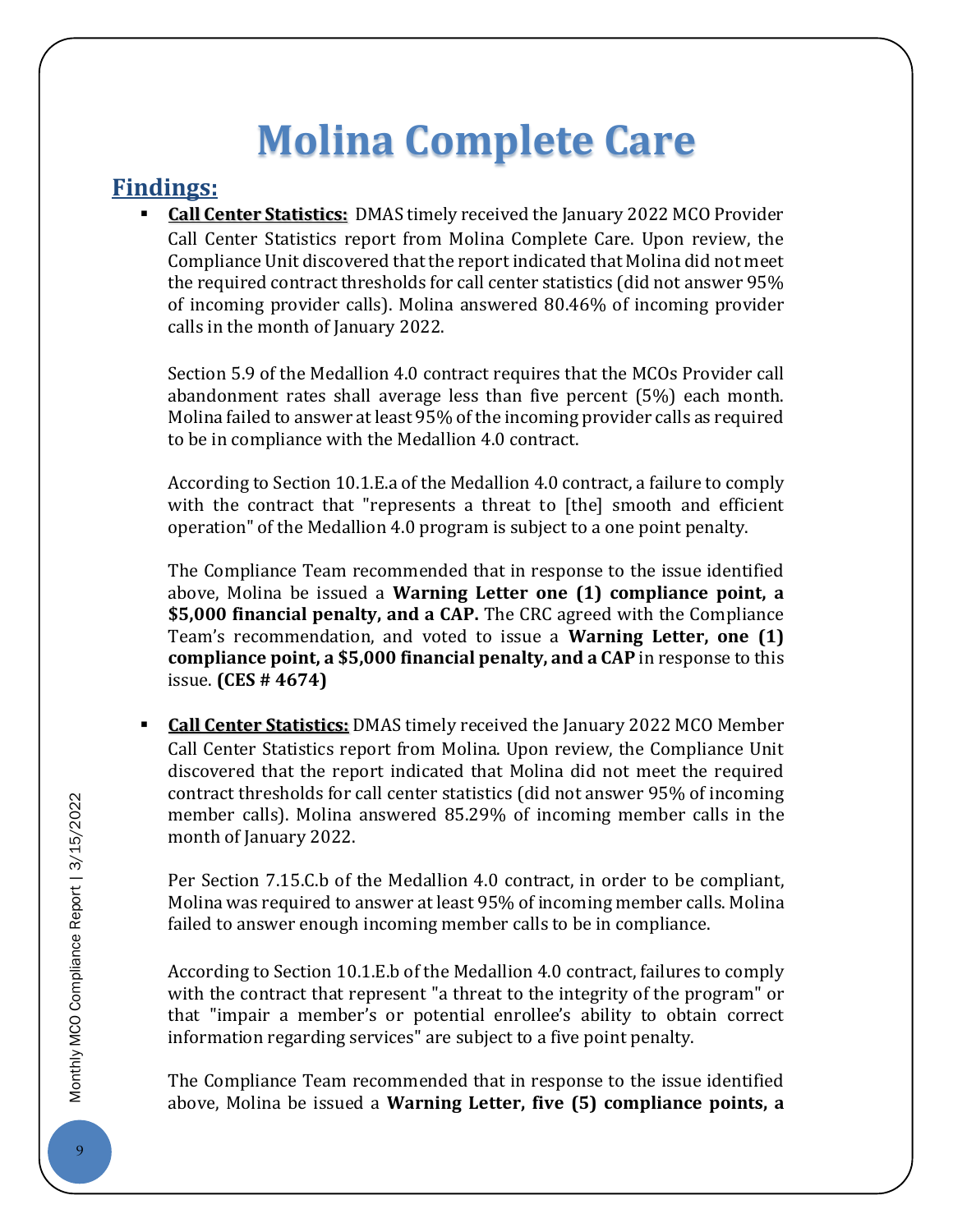**\$5,000 financial penalty, and a CAP.** The CRC agreed with the Compliance Team's recommendation, and voted to issue a **Warning Letter, five (5) compliance points, a \$5,000 financial penalty, and a CAP** in response to this issue. **(CES # 4673)**

 **Provider Communication:** In November 2021, Molina utilized the internal appeal decision letter with an incorrect number to file an appeal via fax with the DMAS Appeals Division. The provider followed the instructions outlined on the letter and timely faxed a request to the incorrect number listed on the letter. The Department requested some additional information regarding the impact of members and/or providers. Molina confirmed that since July 1, 2021, 3940 providers received Molina's communication with the incorrect fax number.

Per the Medallion 4.0 Contract Section 12.6.C State Fair Hearing Process, Standard appeals may be requested orally or in writing to DMAS by the member or the member's authorized representative. Expedited appeals may be filed by telephone or in writing. The appeal may be filed at any time after the Contractor's internal appeal process is exhausted but must be requested no later than 120 calendar days from the date of the Contractor's internal appeal decision. In addition, within twenty-four (24) hours of a request by DMAS, the Contractor shall either: fax (or email if requested by email) a copy of the member's internal appeal decision to the DMAS Appeals Division at 804- 452-5454; or, if there has been no internal appeal decision, notify the Appeals Division in writing that the member has not exhausted the Contractor's appeal process.

According to Section 10.1.E.a of the Medallion 4.0 contract, a failure to comply with the contract that "represents a threat to [the] smooth and efficient operation" of the Medallion 4.0 program is subject to a one point penalty.

The Compliance Team recommended that in response to the issue identified above, Molina be issued a **Warning Letter, one (1) compliance point, a \$5,000 financial penalty, and no CAP.** The CRC agreed with the Compliance Team's recommendation, and voted to issue a **Warning Letter, one (1) compliance point, a \$5,000 financial penalty, and no CAP** in response to this issue. **(CES # 4754)**

#### **Concerns:**

 **Contract Adherence:** Molina failed to report 100% of the Newborn Medicaid or FAMIS IDs within 60 days of birth. Molina reported 90 out of 107 (84.1%). Section 6.4.A of the Medallion 4.0 contract requires the Contractor must ensure that the newborn has a Medicaid or FAMIS ID number before sixty (60) days. Thus, Molina violated the terms of the Medallion 4.0 contract in the area addressed above.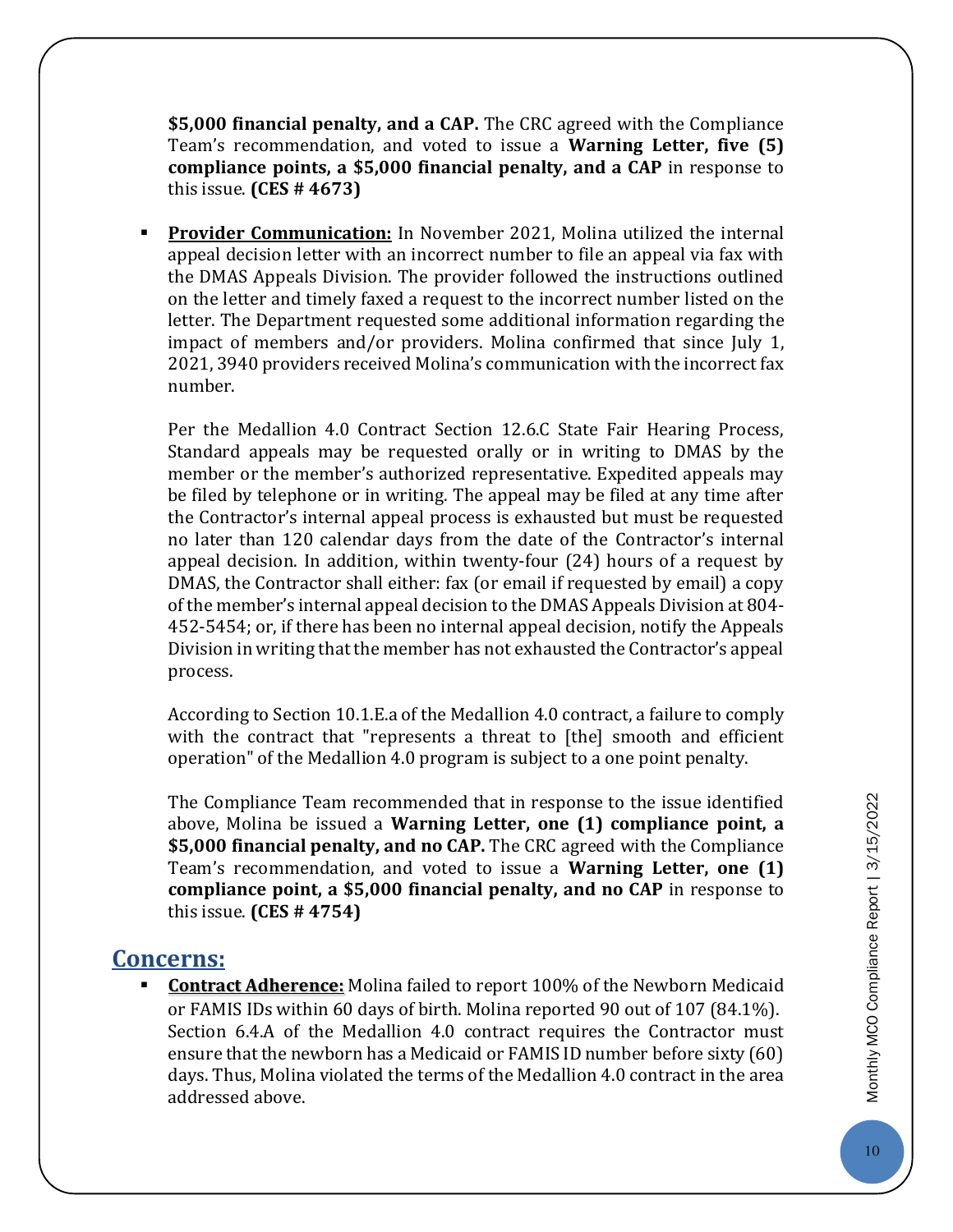The Compliance Team recommended that in response to the issue identified above, Molina be issued a **Notice of Non-Compliance (NONC)** without any associated compliance points, financial sanctions, or corrective actions. The CRC agreed with the Compliance Team's recommendation, and voted to issue a **Notice of Non-Compliance (NONC)** without associated compliance points or financial sanctions in response to this issue. **(CES # 4676)**

 **Contract Adherence**: Molina failed to timely process Community Mental Health Rehabilitation Services (CMHRS) Service Authorizations. Per the January 2022 data, there was one (1) expedited CMHRS request that did not require supplemental information processed past 72 hours which exceeds the contract requirement. Molina processed this expedited request in 246 hours and the overall timeliness of processing CMHRS SA requests was 99.58%.

The Compliance Team recommended that in response to the issue identified above, Molina be issued a **Notice of Non-Compliance (NONC)** without any associated compliance points, financial sanctions, or corrective actions. The CRC agreed with the Compliance Team's recommendation, and voted to issue a **Notice of Non-Compliance (NONC)** without any associated compliance points, financial sanctions, or corrective actions. **(CES # 4717)**

 **Data Submission Error:** DMAS timely received the Quarter 4 2021 submission of the Provider File – MCO Network deliverable from Molina. The Network Requirements Submission Manual (NSRM) was updated on November 15, 2021 to include new fields created to track CMHRS providers. These new fields are titled, CMHRS provider and CMHRS Procedure Code. The Department notified the Health Plans of this change to the NSRM on November 15, 2021 via email. Upon review, Molina's submission failed to report the required data.

The Compliance Team recommended that in response to the issue identified above, Molina be issued a **Notice of Non-Compliance (NONC)** without any associated compliance points, financial sanctions, or corrective actions. The CRC agreed with the Compliance Team's recommendation, and voted to issue a **Notice of Non-Compliance (NONC)** without associated compliance points or financial sanctions in response to this issue. **(CES # 4753)**

#### **MIP/CAP Update:**

 Regarding CES case # 4474, Molina submitted weekly call center stats in the month of January 2022 for review by the Department. The Compliance Team met with Molina on January 27, 2022 to discuss the data received. Molina then submitted a revised MCO Improvement Plan (MIP) on February 7, 2022. The Compliance Team noted discrepancies between the weekly data provided and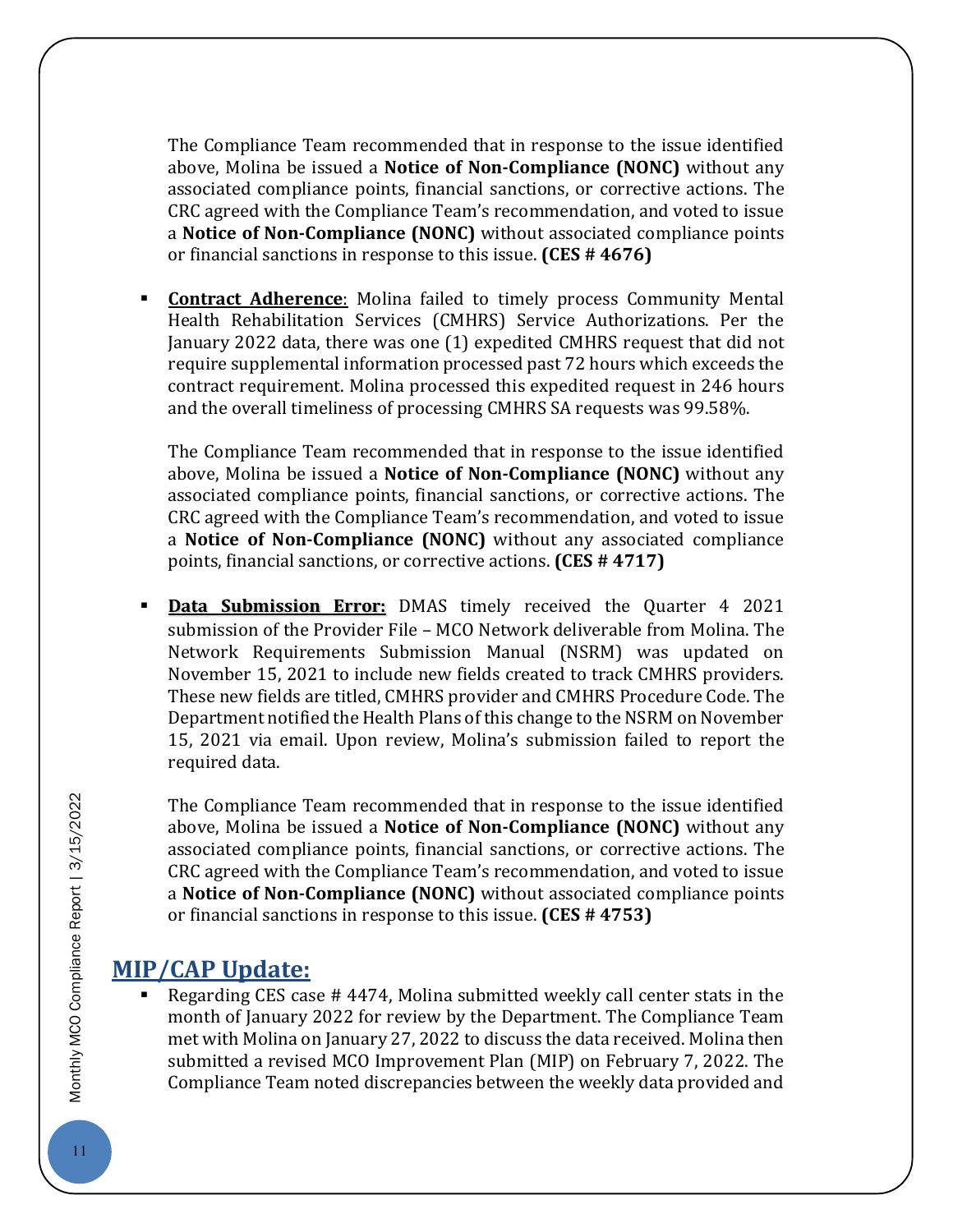the monthly deliverable received on February 15, 2022 for the month of January 2022 data.

The Compliance team met with Molina again on March 10, 2022 to discuss the concerns with the MIP and continued compliance issues with call center data. This MCO Improvement Plan was denied by the Department as Molina failed to submit an adequate MIP that addressed the repeated issues with Molina's failure to be in compliance with call center abandonment rates. The Compliance Team advised Molina of this denial and requested a combined Corrective Action Plan from Molina to address the reoccurring issue of noncompliance with both Member and Provider Call Center Stats.

#### **Appeal Decision:**

• No appeals

#### **Expiring Points:**

• No points

#### **Financial Sanctions Update:**

#### **The following financial sanctions will be sent to DMAS' Fiscal Division for enforcement:**

- January 2022 Provider Call Center Stats Issue \$5,000 **(CES# 4674)**
- January 2022 Member Call Center Stats Issue \$5,000 **(CES# 4673)**
- January 2022 Provider Communication Issue \$5,000 **(CES# 4754)**

#### **Summary:**

• For deliverables measuring performance for January 2022, Molina showed a low level of compliance. Molina timely submitted all 23 required monthly reporting deliverables. Five deliverables failed to meet contract adherence requirements for Provider and Member Call Center Stats, Provider communication, Newborn IDs, and the timely processing of CMHRS Service Authorizations (as addressed above in **CES # 4674, 4673, 4754, 4676, & 4717)**. Another deliverable included data submission errors (as addressed above in **CES # 4753**). In summation, Molina complied with some regulatory and contractual requirements.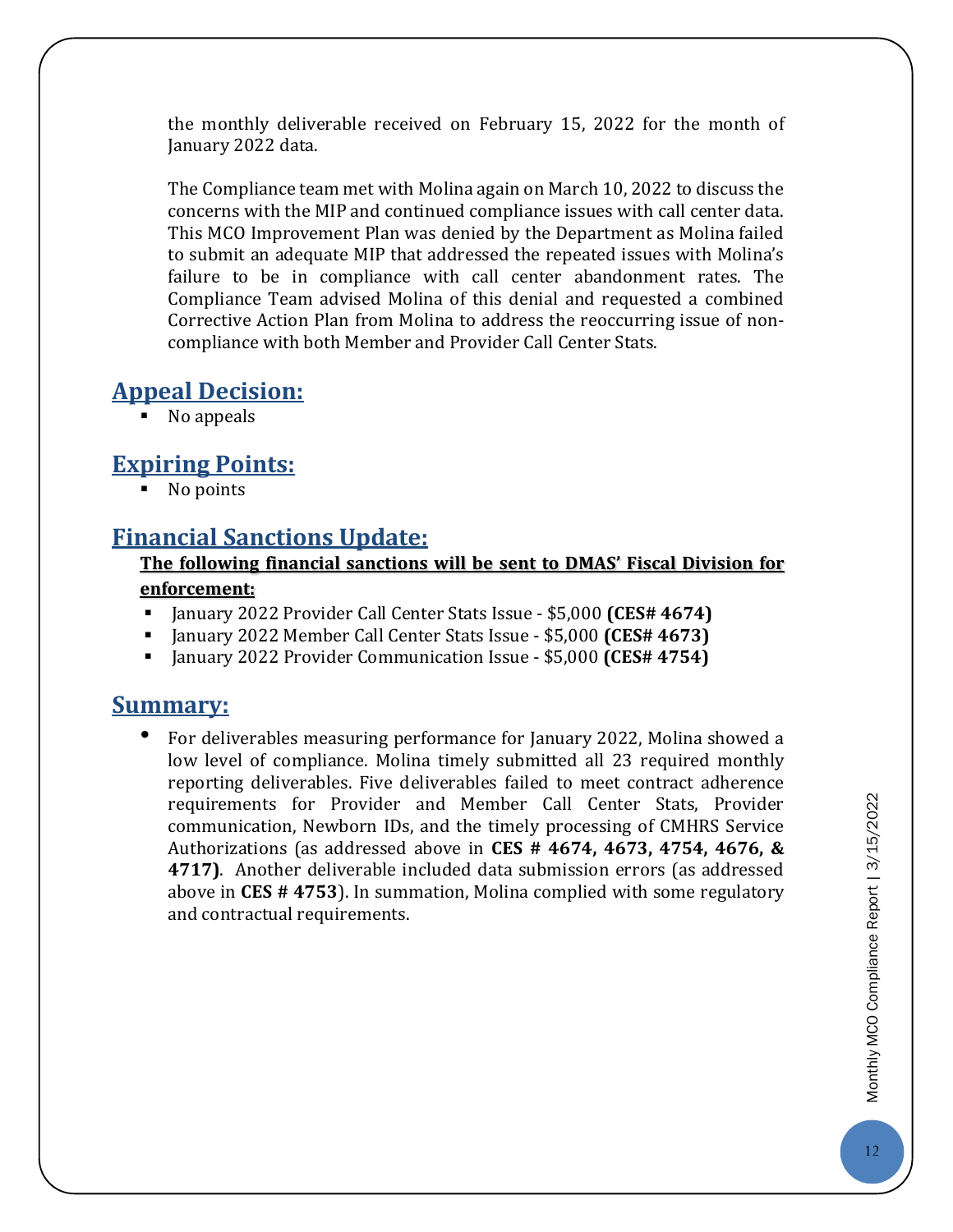## **Optima Family Care**

#### <span id="page-13-0"></span>**Findings:**

 No findings (*i.e.*, no compliance issues severe enough to necessitate the issuance of compliance points).

#### **Concerns:**

**Contract Adherence:** Optima Family Care failed to report 100% of the Newborn Medicaid or FAMIS IDs within 60 days of birth. Optima reported 473 out of 477 (99.2%). Section 6.4.A of the Medallion 4.0 contract requires the Contractor must ensure that the newborn has a Medicaid or FAMIS ID number before sixty (60) days. Thus, Optima violated the terms of the Medallion 4.0 contract in the area addressed above.

The Compliance Team recommended that in response to the issue identified above, Optima be issued a **Notice of Non-Compliance (NONC)** without any associated compliance points, financial sanctions, or corrective actions. The CRC agreed with the Compliance Team's recommendation, and voted to issue a **Notice of Non-Compliance (NONC)** without associated compliance points or financial sanctions in response to this issue. **(CES # 4695)**

 **Data Submission Error:** DMAS timely received the Quarter 4 2021 submission of the Providers Failing Accreditation/Credentialing & Terminations deliverable from Optima. In accordance with the 2021 Virginia Acts of Assembly, Chapter 552, and effective July 1, 2021, the contractor must report to the Department on a quarterly basis on the termination of MHS (CMHRS and Behavioral Therapy Providers) providers. DMAS notified the Health Plans of the new template for the deliverable on July 15, 2021. Upon review, Optima's submission failed to use the correct template to report the required data.

The Compliance Team recommended that in response to the issue identified above, Optima be issued a **Notice of Non-Compliance (NONC)** without any associated compliance points, financial sanctions, or corrective actions. The CRC agreed with the Compliance Team's recommendation, and voted to issue a **Notice of Non-Compliance (NONC)** without associated compliance points or financial sanctions in response to this issue. **(CES # 4734)**

 **Data Submission Error:** DMAS timely received the Quarter 4 2021 submission of the Provider File – MCO Network deliverable from Optima. The Network Requirements Submission Manual (NSRM) was updated on November 15, 2021 to include new fields created to track CMHRS providers.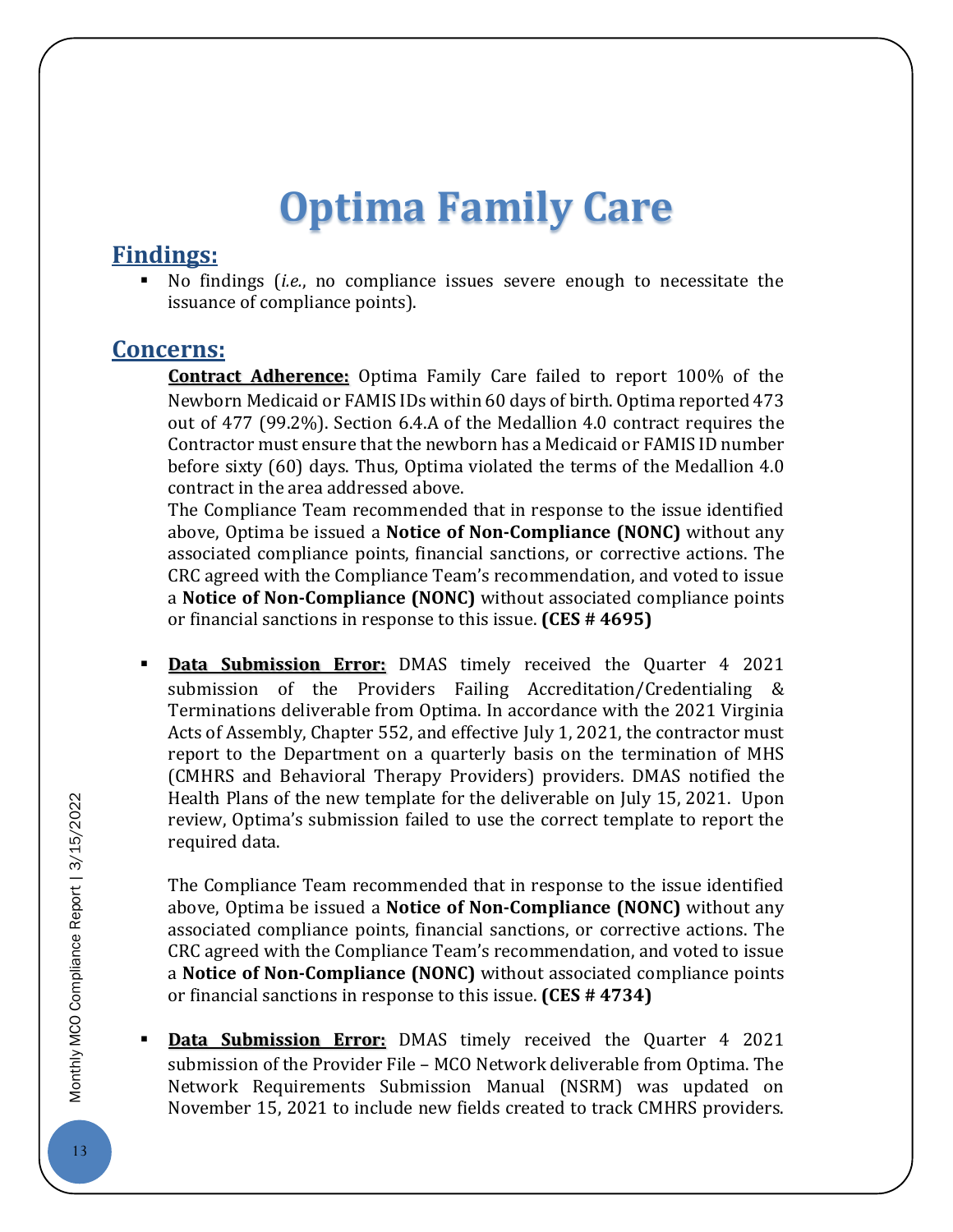These new fields are titled, CMHRS provider and CMHRS Procedure Code. The Department notified the Health Plans of this change to the NSRM on November 15, 2021 via email. Upon review, Optima's submission failed to report the required data.

The Compliance Team recommended that in response to the issue identified above, Optima be issued a **Notice of Non-Compliance (NONC)** without any associated compliance points, financial sanctions, or corrective actions. The CRC agreed with the Compliance Team's recommendation, and voted to issue a **Notice of Non-Compliance (NONC)** without associated compliance points or financial sanctions in response to this issue. **(CES # 4736)**

 **Contract Adherence:** Optima failed to timely process Community Mental Health Rehabilitation Services (CMHRS) Service Authorizations. Per the January 2022 data, there was one (1) standard CMHRS request that did not require supplemental information processed past 14 days which exceeds the contract requirement. This request was processed in 19 days and the overall timeliness of processing CMHRS SA requests was 99.92%.

The Compliance Team recommended that in response to the issue identified above, Optima be issued a **Notice of Non-Compliance (NONC)** without any associated compliance points, financial sanctions, or corrective actions. The CRC agreed with the Compliance Team's recommendation, and voted to issue a **Notice of Non-Compliance (NONC)** without any associated compliance points, financial sanctions, or corrective actions. **(CES # 4694)**

 **Contract Adherence:** Optima failed to timely process Pharmacy Prior Authorization requests. Per January 2022 data, there was one (1) Pharmacy Prior Authorization Request processed past 24 hours. Optima processed this request in 29 hours. The overall timeliness of Pharmacy Prior Authorizations processing was 99.97%.

Section 8.7.N of the Medallion 4.0 contract requires the MCOs to provide a response by telephone or other telecommunication within 24 hours of a service authorization request. If the Contractor denies a request for service authorization, the Contractor must issue a Notice of Action within twenty-four (24) hours of the denial to the prescriber and the member. Thus, Optima violated the terms of the Medallion 4.0 contract in the deliverable submission addressed above.

The Compliance Team recommended that in response to the issue identified above, Optima be issued a **Notice of Non-Compliance (NONC)** without any associated compliance points, financial sanctions, or corrective actions. The CRC agreed with the Compliance Team's recommendation, and voted to issue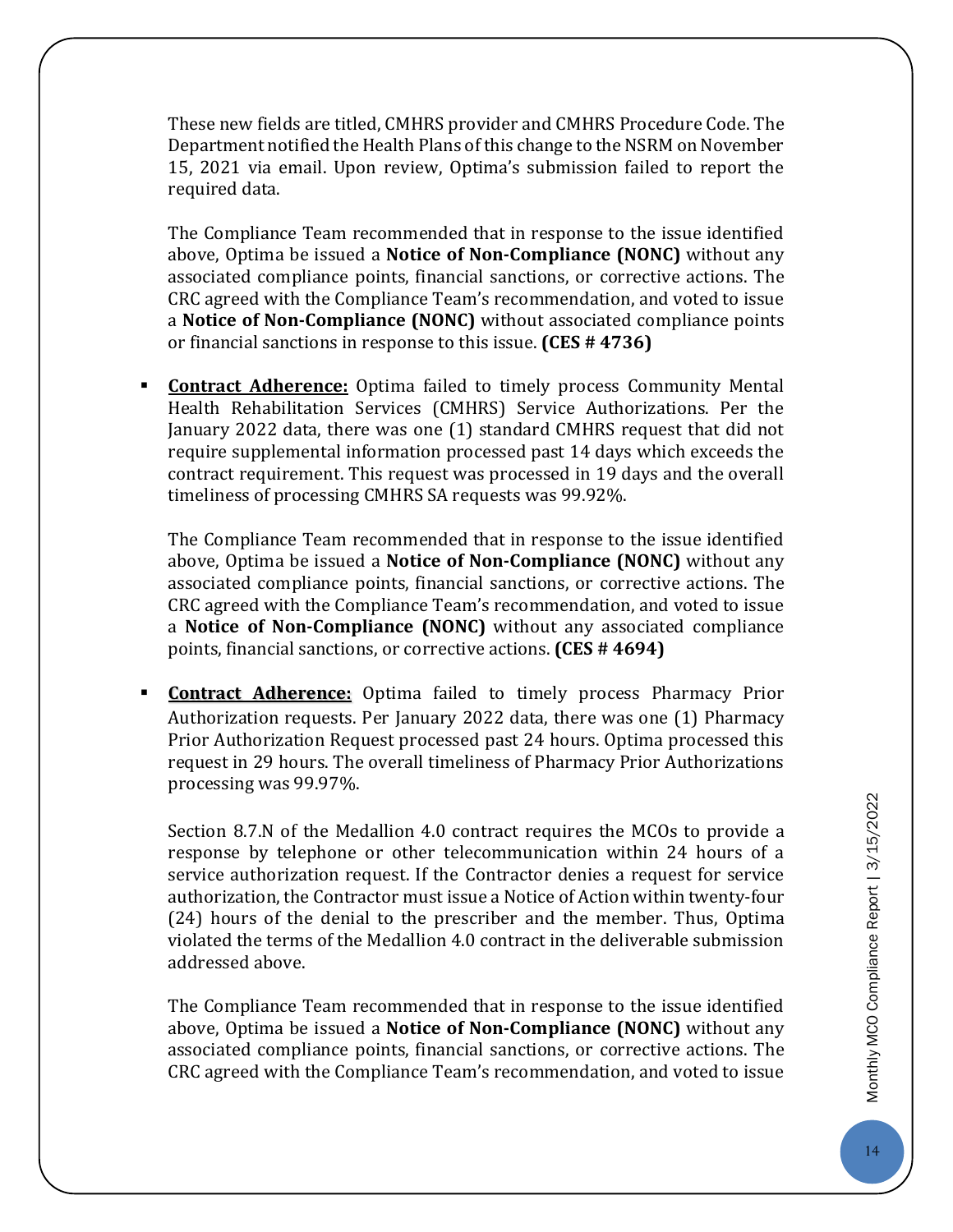a **Notice of Non-Compliance (NONC)** without any associated compliance points, financial sanctions, or corrective actions. **(CES # 4654)**

#### **MIP/CAP Update:**

• No updates

#### **Appeal Decision:**

No appeals

#### **Expiring Points:**

 **Case # 3698**: January 2021 – EI Claims Issue. 1 point was removed from Optima's total by closing **CES # 3698**.

#### **Financial Sanctions Update:**

No outstanding sanctions at this time.

#### **Summary:**

 For deliverables measuring performance for January 2021, Optima showed a moderate level of compliance. Optima timely submitted all 23 required monthly reporting deliverables, and those deliverables did not expose any programmatic issues. Three deliverables failed to meet contract adherence requirements to submit all Newborn IDs, and timely process CMHRS SA and Pharmacy PA requests (as addressed above in **CES #4695, 4694, & 4654**). Two quarterly deliverables included data submission errors (as addressed above in **CES # 4734 & 4736**). In summation, Optima complied with most applicable regulatory and contractual requirements.

Monthly MCO Compliance Report | 3/15/2022 15Monthly MCO Compliance Report | 3/15/2022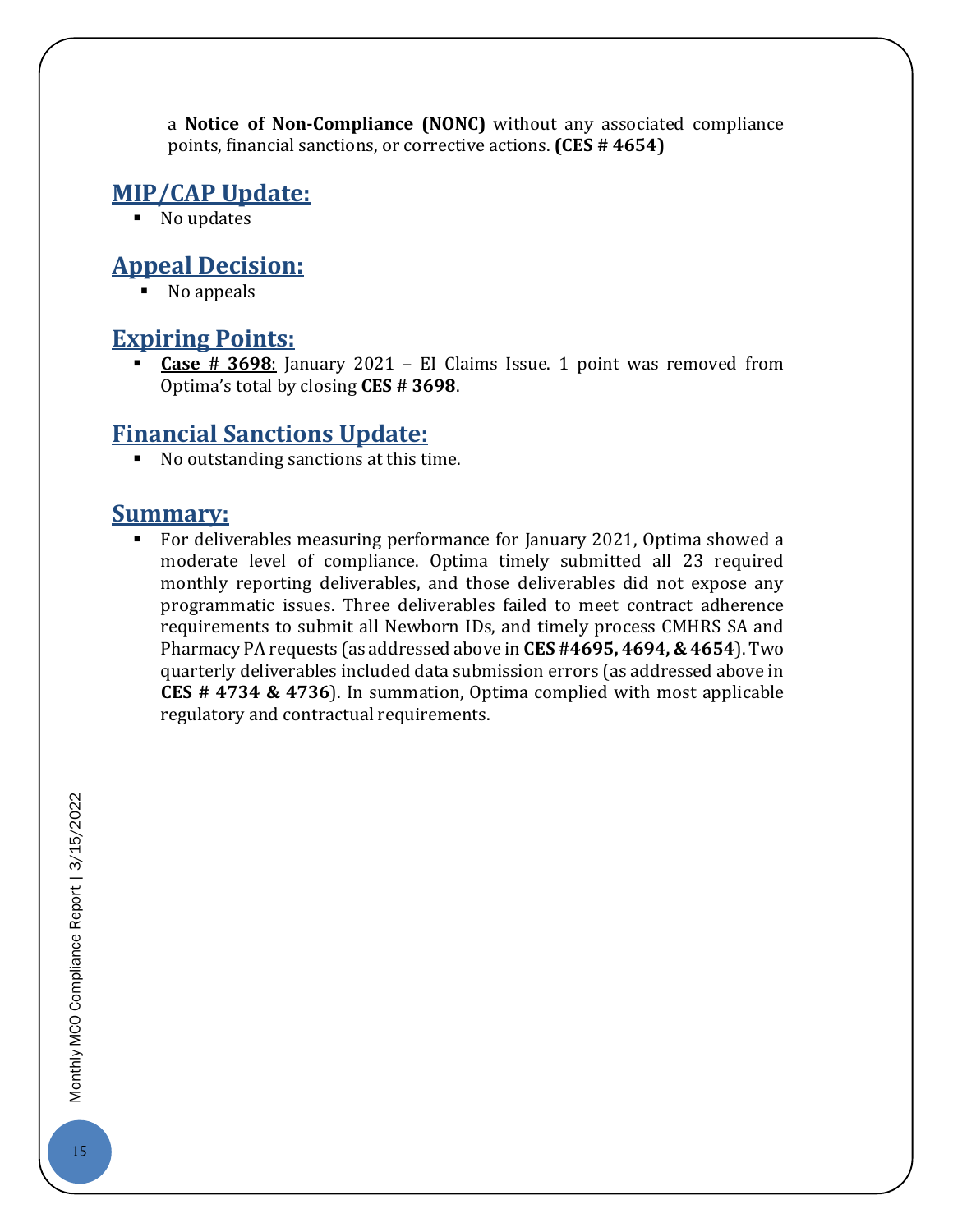### **UnitedHealthcare**

#### <span id="page-16-0"></span>**Findings:**

**Contract Adherence:** UnitedHealthcare failed to resolve one (1) internal member appeal within 30 days. UnitedHealthcare processed this appeal on day 91.

Section 12.3 of the Medallion 4.0 contract states the Contractor shall process, resolve, and provide notice to each appeal as expeditiously as the Member's health condition requires and shall not exceed 30 calendar days from the initial date of receipt of the appeal.

According to Section 10.1.E.a of the Medallion 4.0 contract, a failure to comply with the contract that "represents a threat to [the] smooth and efficient operation" of the Medallion 4.0 program is subject to a one (1) point penalty.

The Compliance Team recommended that in response to the issue identified above, UnitedHealthcare be issued a **Warning Letter and one (1) compliance point** with no financial penalty, MIP, or CAP. The CRC agreed with the Compliance Team's recommendation, and voted to issue a **Warning Letter and one (1) compliance point** with no financial penalty, MIP, or CAP in response to this issue. **(CES # 4793)**

#### **Concerns:**

 **Data Submission Error:** DMAS timely received the Quarter 4 2021 submission of the Providers Failing Accreditation/Credentialing & Terminations deliverable from UnitedHealthcare. In accordance with the 2021 Virginia Acts of Assembly, Chapter 552, and effective July 1, 2021, the contractor must report to the Department on a quarterly basis on the termination of MHS (CMHRS and Behavioral Therapy Providers) providers. DMAS notified the Health Plans of the new template for the deliverable on July 15, 2021. Upon review, UnitedHealthcare's submission failed to use the correct template to report the required data.

The Compliance Team recommended that in response to the issue identified above, UnitedHealthcare be issued a **Notice of Non-Compliance (NONC)** without any associated compliance points, financial sanctions, or corrective actions. The CRC agreed with the Compliance Team's recommendation, and voted to issue a **Notice of Non-Compliance (NONC)** without associated compliance points or financial sanctions in response to this issue. **(CES # 4713)**

 **Data Submission Error:** DMAS timely received the Quarter 4 2021 submission of the Provider File – MCO Network deliverable from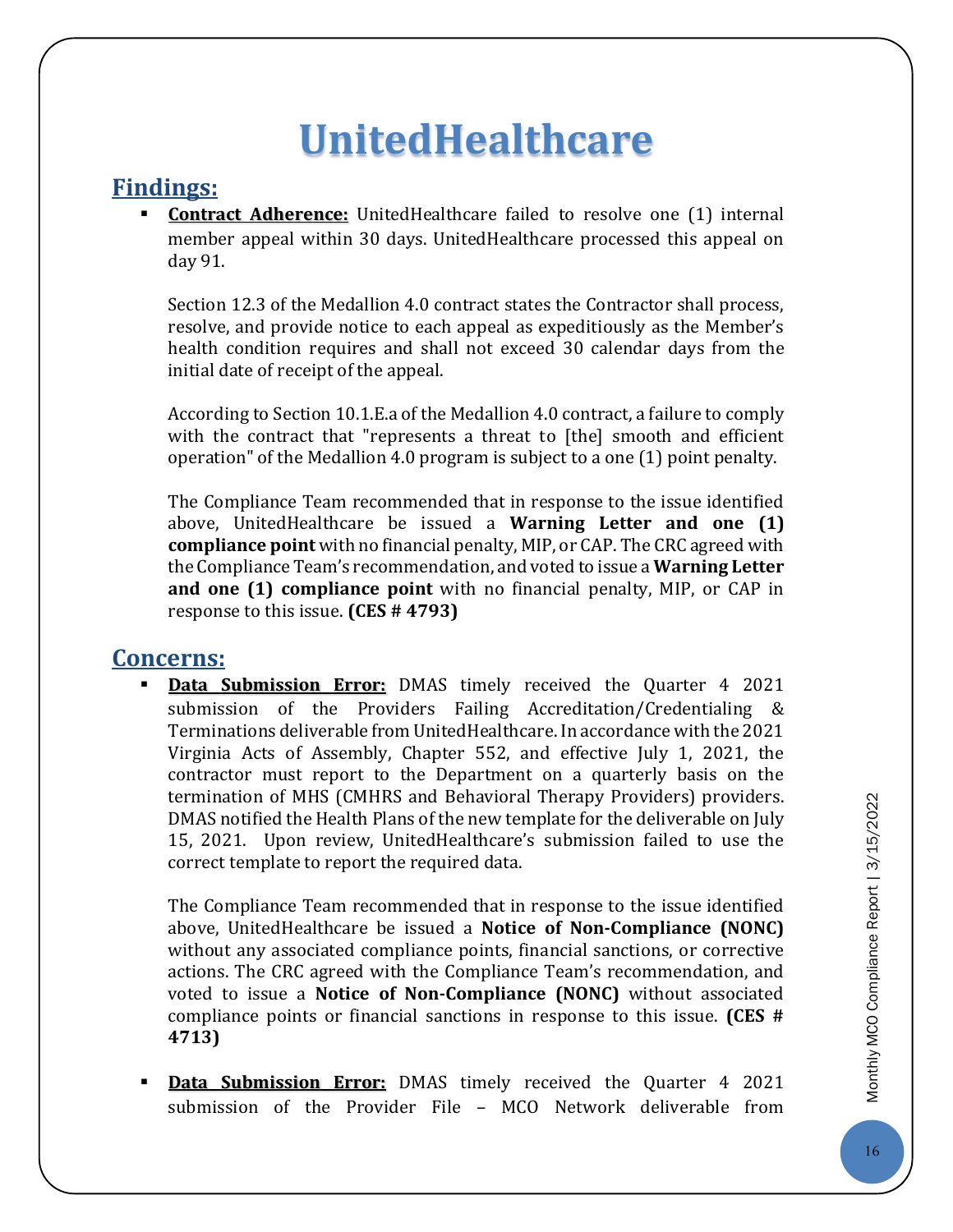UnitedHealthcare. The Network Requirements Submission Manual (NSRM) was updated on November 15, 2021 to include new fields created to track CMHRS providers. These new fields are titled, CMHRS provider and CMHRS Procedure Code. DMAS notified the Health Plans of this change to the NSRM on November 15, 2021 via email. Upon review, UnitedHealthcare's submission failed to report the required data.

The Compliance Team recommended that in response to the issue identified above, UnitedHealthcare be issued a **Notice of Non-Compliance (NONC)** without any associated compliance points, financial sanctions, or corrective actions. The CRC agreed with the Compliance Team's recommendation, and voted to issue a **Notice of Non-Compliance (NONC)** without associated compliance points or financial sanctions in response to this issue. **(CES # 4715)**

 **Contract Adherence:** The Department timely received the January 2022 Early Intervention Services Report from UnitedHealthcare. Upon review, a DMAS subject matter expert discovered the report indicated UnitedHealthcare failed to process one (1) clean claim within 14 calendar days.

On February 17, 2022, the Compliance Unit requested detailed claim information relating to the one (1) clean claim not paid within 14 days. UnitedHealthcare reported receiving this claim with a billed NPI that was not found in system. The Provider record and reimbursement set up was required in order to process claim. The claim operations team identified the delay in processing amongst multi-segment teams and is working to resolve the gap on future claim instances. UnitedHealthcare paid this claim on day 17.

The overall timeliness of adjudicated clean claims was 99.86% for the month of January 2022.

The Compliance Team recommended that in response to the issue identified above, UnitedHealthcare be issued a **Notice of Non-Compliance (NONC)** without any associated compliance points, financial sanctions, or corrective actions. The CRC agreed with the Compliance Team's recommendation, and voted to issue a **Notice of Non-Compliance (NONC)** without any associated compliance points, financial sanctions, or corrective actions. **(CES # 4633)**

#### **MIP/CAP Update:**

 The Department requested additional information from UnitedHealthcare on two (2) of the untimely Service Authorizations identified in the December 2021 submission of the CMHRS Service Authorizations and Registrations monthly deliverable. The Department provided technical assistance regarding the reporting of these two (2) untimely Service Authorizations and approval of the MIP on March 14, 2022.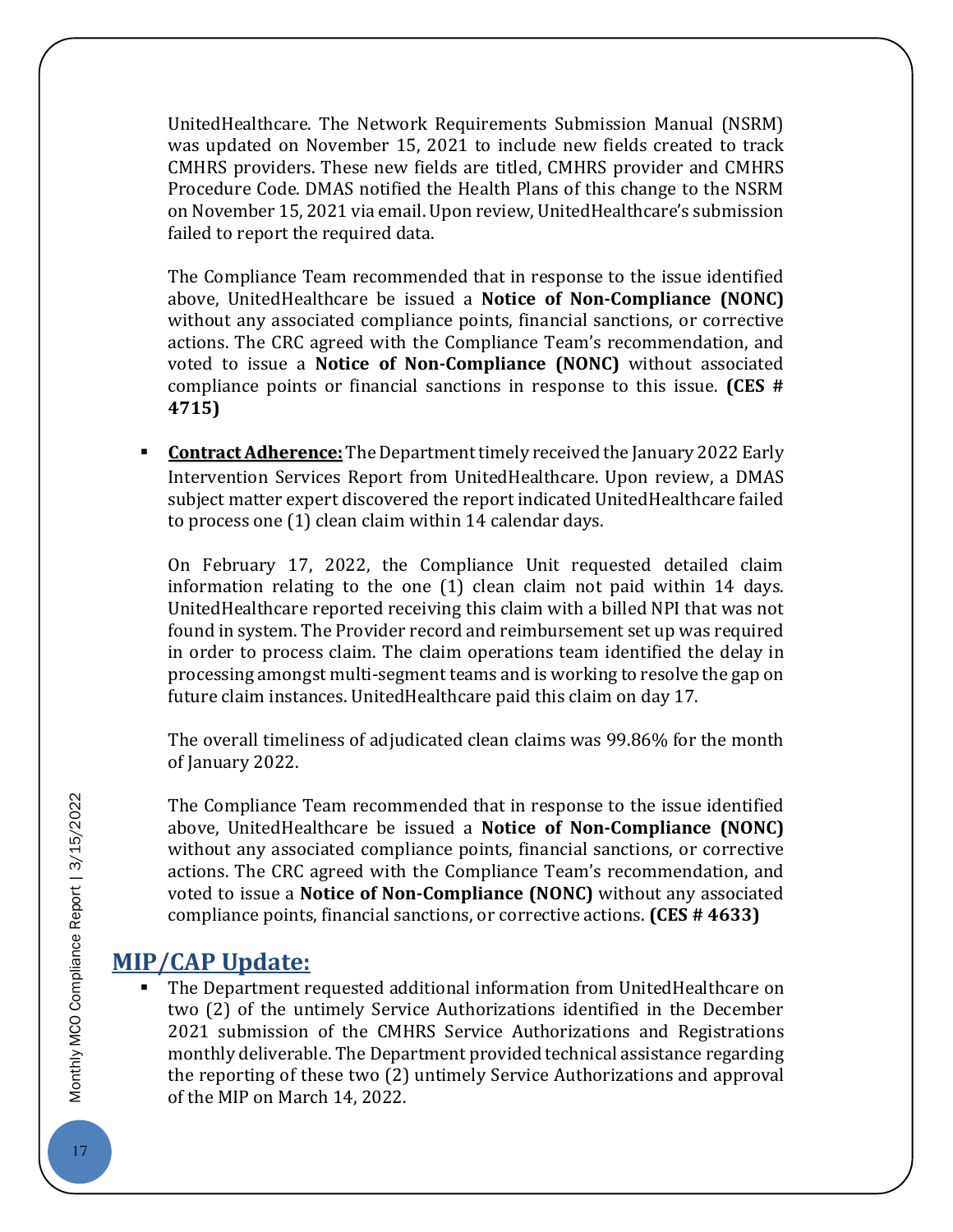#### **Appeal Decision:**

No appeals

#### **Expiring Points:**

• No points

#### **Financial Sanctions Update:**

No outstanding sanctions at this time.

#### **Summary:**

<span id="page-18-0"></span>• For deliverables measuring performance for January 2022, UnitedHealthcare showed a moderate level of compliance. UnitedHealthcare timely submitted all 23 required monthly reporting deliverables. Two contract deliverables failed to meet contract adherence requirements for timely review of internal member appeals and timely processing of EI claims (as addressed above in **CES # 4793 & 4633)**. Two quarterly deliverables included data submission errors (as addressed above in **CES # 4713 & 4715**). In summation, UnitedHealthcare complied with most regulatory and contractual requirements.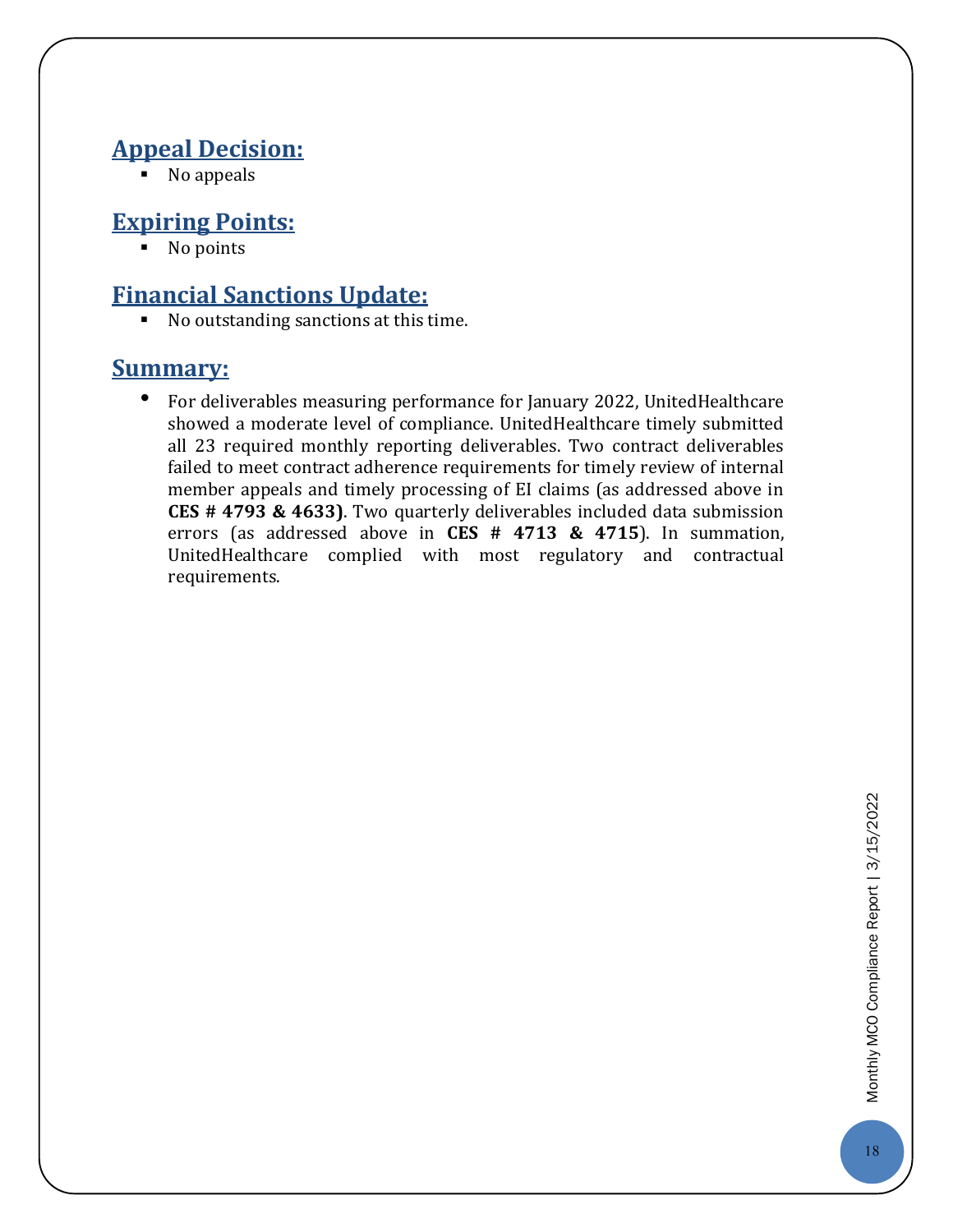### **Virginia Premier**

#### **Findings:**

 No findings (*i.e.*, no compliance issues severe enough to necessitate the issuance of compliance points).

#### **Concerns:**

**Data Submission Error:** DMAS timely received the Quarter 4 2021 submission of the Providers Failing Accreditation/Credentialing & Terminations deliverable from Virginia Premier. In accordance with the 2021 Virginia Acts of Assembly, Chapter 552, and effective July 1, 2021, the contractor must report to the Department on a quarterly basis on the termination of MHS (CMHRS and Behavioral Therapy Providers) providers. DMAS notified the Health Plans of the new template for the deliverable on July 15, 2021. Upon review, Virginia Premier's submission failed to report the required data for the new fields.

The Compliance Team recommended that in response to the issue identified above, Virginia Premier be issued a **Notice of Non-Compliance (NONC)** without any associated compliance points, financial sanctions, or corrective actions. The CRC agreed with the Compliance Team's recommendation, and voted to issue a **Notice of Non-Compliance (NONC)** without associated compliance points or financial sanctions in response to this issue. **(CES # 4714)**

 **Data Submission Error:** DMAS timely received the Quarter 4 2021 submission of the Provider File – MCO Network deliverable from Virginia Premier. The Network Requirements Submission Manual (NSRM) was updated on November 15, 2021 to include new fields created to track CMHRS providers. These new fields are titled CMHRS provider and CMHRS Procedure Code. DMAS notified the Health Plans of this change to the NSRM on November 15, 2021 via email.Upon review, Virginia Premier's submission failed to report the required data in the correct format per the technical specifications.

The Compliance Team recommended that in response to the issue identified above, Virginia Premier be issued a **Notice of Non-Compliance (NONC)** without any associated compliance points, financial sanctions, or corrective actions. The CRC agreed with the Compliance Team's recommendation, and voted to issue a **Notice of Non-Compliance (NONC)** without associated compliance points or financial sanctions in response to this issue. **(CES # 4716)**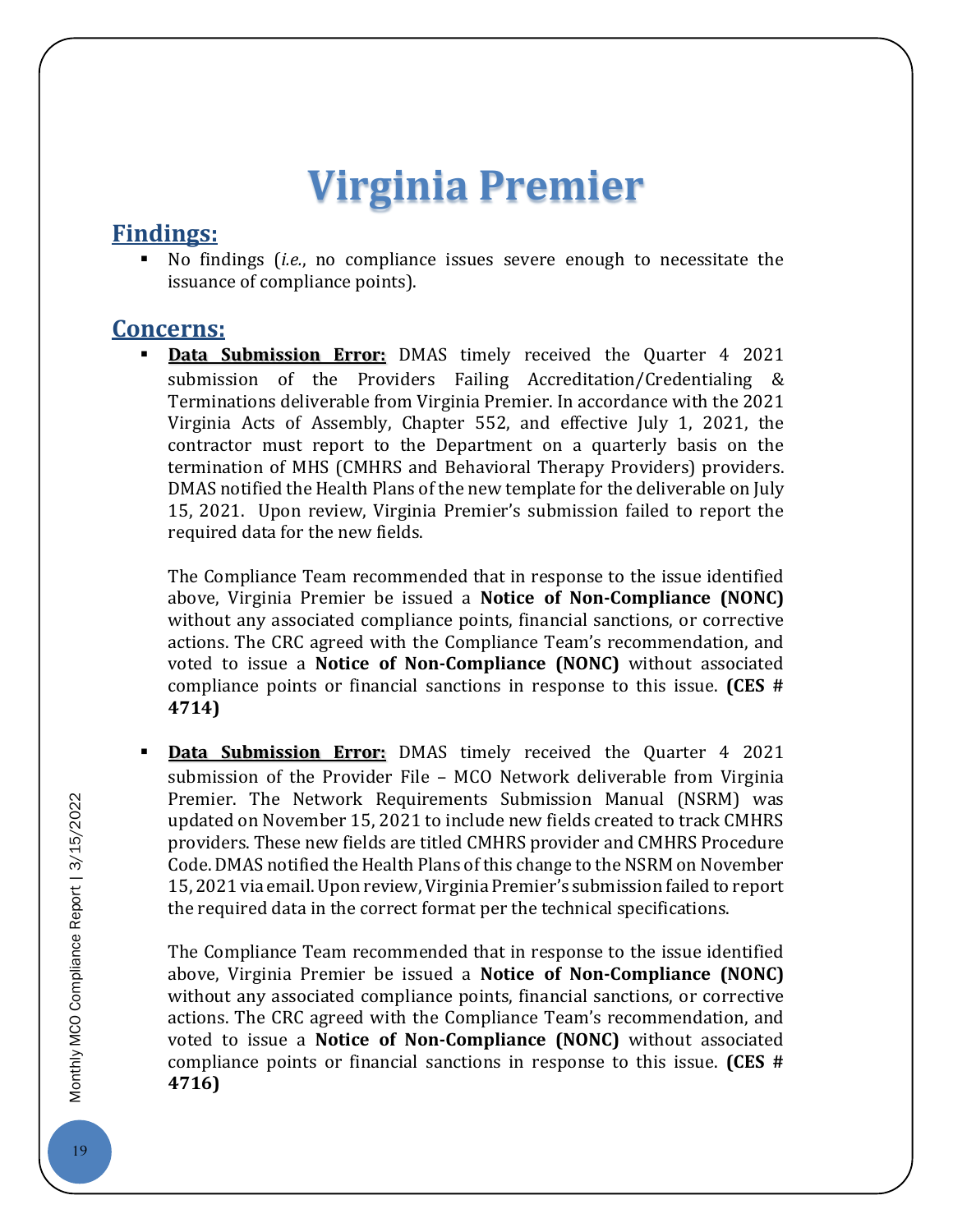**Contract Adherence:** The Department timely received the January 2022 Early Intervention Services Report from Virginia Premier. Upon review, a DMAS subject matter expert discovered that the report indicated that Virginia Premier failed to process one (1) clean claim within 14 calendar days.

On February 17, 2022, the Compliance Unit requested detailed claim information relating to the one (1) clean claim not paid within 14 days. Virginia Premier reported receiving a higher volume of claims on December 27, 2021 due to the Christmas holiday. Virginia Premier paid this claim on day 15. The overall timeliness of adjudicated clean claims was 99.97% for the month of January 2022.

The Compliance Team recommended that in response to the issue identified above, Virginia Premier be issued a **Notice of Non-Compliance (NONC)** without any associated compliance points, financial sanctions, or corrective actions. The CRC agreed with the Compliance Team's recommendation, and voted to issue a **Notice of Non-Compliance (NONC)** without any associated compliance points, financial sanctions, or corrective actions. **(CES # 4634)**

#### **MIP/CAP Update:**

■ No updates

#### **Appeal Decision:**

No appeals

#### **Expiring Points:**

- **Case # 3693**: January 2021 EI Claims Payment. 1 point was removed from Virginia Premier's total by closing **CES # 3693**.
- **Case # 3713**: January 2021 Appeals & Grievances Issue. 1 point was removed from Virginia Premier's total by closing **CES # 3713**.

#### **Financial Sanctions Update:**

No outstanding sanctions at this time.

#### **Summary:**

 For deliverables measuring performance for January 2022, Virginia Premier showed a moderate level of compliance. Virginia Premier timely submitted all 23 required monthly reporting deliverables and those deliverables did not expose programmatic issues. One contract deliverable failed to meet contract adherence requirements to timely process Early Intervention Claims (as addressed above in **CES # 4634**). Two quarterly deliverables included data submission errors (as addressed above in **CES # 4714 & 4716**). In summation, Virginia Premier complied with most applicable regulatory and contractual requirements.